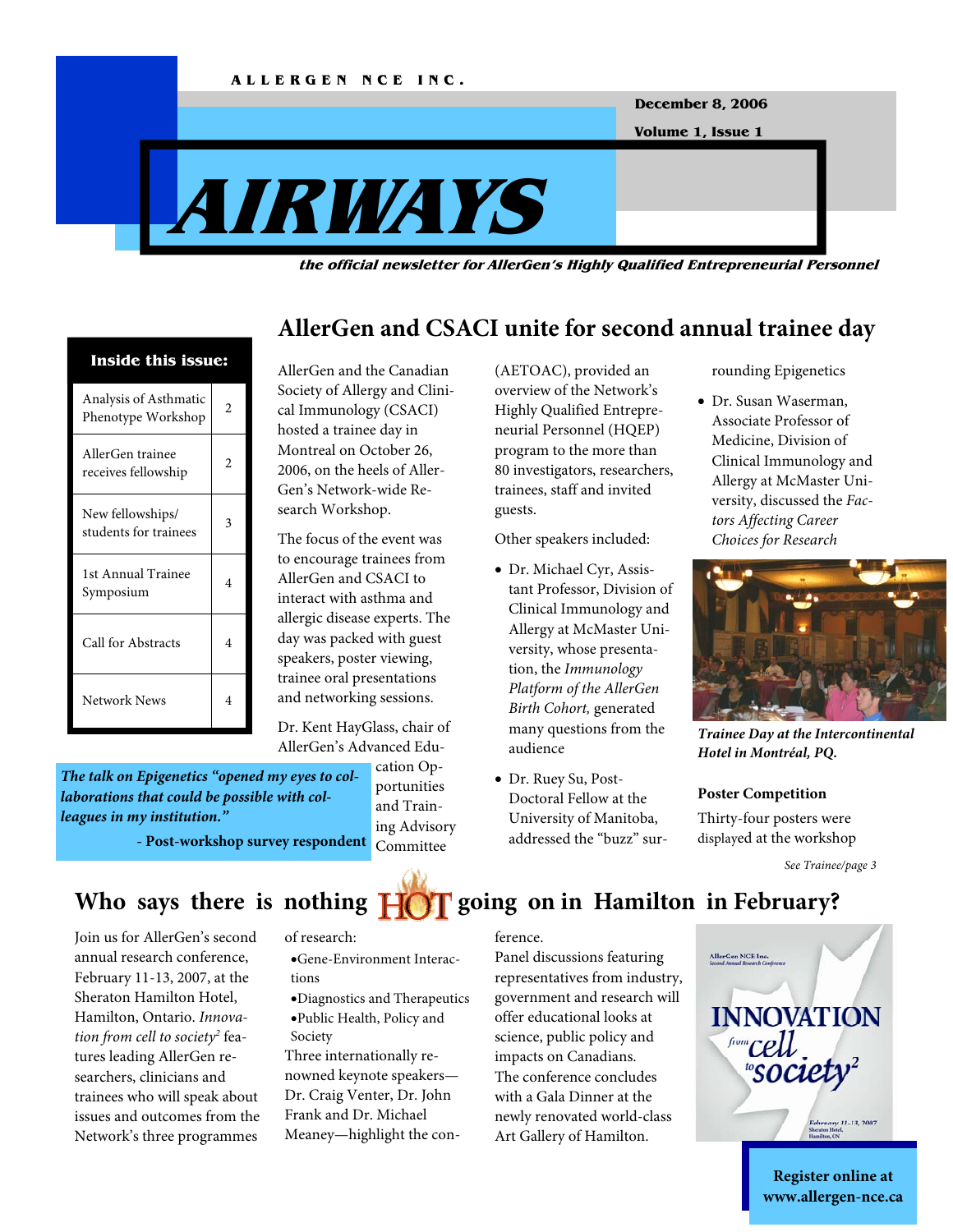## **Full house at Analysis of Asthmatic Phenotype workshop in Montréal**

The first in a series of AllerGensupported specialized professional development workshops was held at the Montreal General Hospital and the



Meakins Christie Laboratories in Montreal on October 24-25, 2006.

McGill University Professor Dr. Danuta Radzioch facilitated the work-

active AllerGen

shop attended by *MSc Trainee Sarah Martin prepares a mouse for the assay* 

researchers and trainees interested in the physiological methods of phenotyping asthma in rodents.

Dr. Radzioch and members of her lab introduced the 12 participants—eight trainees, two investigators and two research associates—to various asthma phenotypes and discussed principles of Whole Body Plephysmography (WBP) analysis, and the analysis of resistance and elastance using the Harvard Apparatus Ventilator system and the *flexi*Vent apparatus.

Participants had the opportunity to discuss the *flexi*Vent apparatus with its developer, invited guest Dr. Thomas Schuessler, president of SCIREQ Scientific Respiratory Equipment Inc. Dr. Schuessler discussed impulse oscillometry analysis, and recent improvements and additions to the apparatus, leading to more efficient and effective use.

"It has saved our team quite a bit of invaluable time and our learning curve on the *flexi*Vent system has been greatly accelerated," says Ganesh Srinivasan, professor at the University of Manitoba. "We have also considered purchasing an add-on module for a system (that) we currently use, having seen and experienced its usefulness at work."

Workshop participants observed instrument calibration, preparation of methacholine and data acquisition using animals exposed to increasing doses of methacholine. Attendees with safe animal training certification had the opportunity for handson experience, preparing the animals for the assay and operating a variety of equipment. Participants monitored allergic asthma phenotypes using Harvard Apparatus Ventilators, analyzed data, and calculated Penh from the generated data. At the Meakins Christie Laboratories, attendees observed the measurement of lung resistance and elastance using the *flexi*Vent apparatus demonstrated by SCIREQ staff.

Although many participants had prior experience with some of the equipment, this workshop enabled them to discuss and share new and different ways to use the apparatus and evaluate the data generated—skills that they can use at their respective labs, increasing their research capabilities.

Gurpreet Singhera, a Theme III research associate at the James Hogg iCAPTURE Centre, says new skills acquired at the workshop will help her lab analyze the outcome of mice experiments after sensitization and challenge.

"This experience has given us another perspective to our animal experiments."

Ideas for future specialized professional development events should be forwarded to Amber Bernard, AllerGen's Communications and Program Coordinator, at abernar@mcmaster.ca.



*SCIREQ staff demonstrate flexiVent apparatus* 

## **AllerGen trainee Anne Ellis receives fellowship**

AllerGen joined forces earlier this year with Bayer Inc. and the Canadian Allergy, Asthma and Immunology Foundation (CAAIF) to create the *Immunodeficiency and Immunomodulation of Allergic Inflammation Clinician-Scientist Research Fellowship* worth \$110,000 over two years.

AllerGen's International Scientific Advisory Committee unanimously awarded AllerGen trainee Dr. Anne Ellis with the AllerGen/Bayer/CAAIF fellowship to conduct research in the area of allergic disease. The fellowship aims to encourage trainee development and contribute to improved patient care and excellence in research by increasing the number and level of expertise of MDs in Canada with a specialty in allergy and clinical immunology. According to a Canadian Institute for Health Information report, only 129 specialists were practicing in immunology and allergy in Canada in 2004. That translates into one allergic and immune disease specialist for every 247,863 Canadians.

Dr. Ellis received a well-deserved round of applause along with a commemorative plaque at AllerGen's Network-wide Research Workshop in Montreal in October. Through her research—*Early life molecular markers of the eosinophil lineage: Relevance to allergic inflammation and disease*—Dr. Ellis hopes to uncover markers that predict who will become allergic in the future, enabling researchers and clinicians to better target preventive therapies.

"CAAIF and Bayer Inc. are excited to be involved in this ever increasingly important research field," said Dr. Eric Leith, chair of CAAIF's Board of Directors and a member of the AllerGen Board of Directors.

AllerGen is delighted to have an individual of Dr. Ellis' capabilities supported by the HQEP program and looks forward to her research results.

 **Page 2**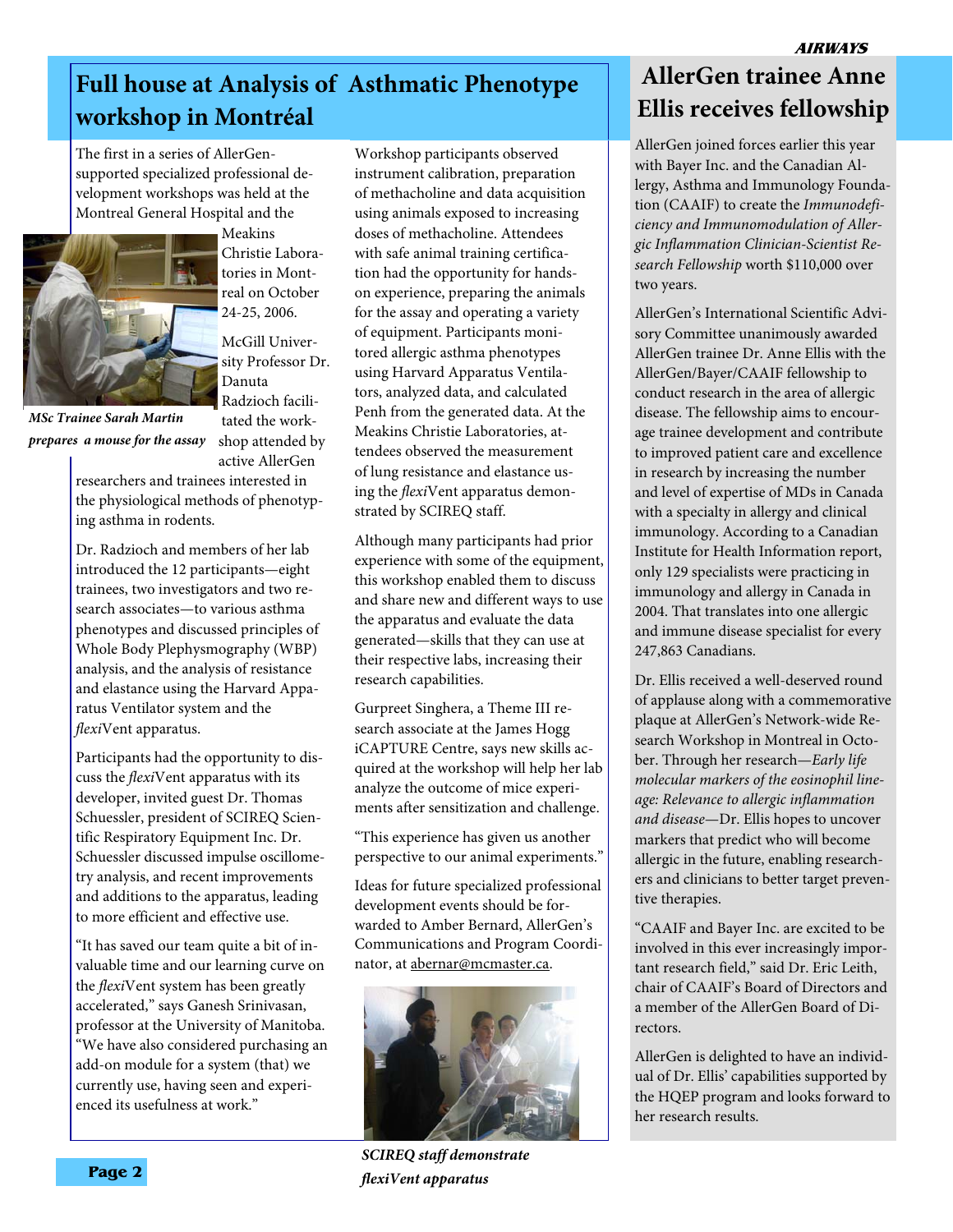### **Trainee Day** *continued from page 1*

and 13 trainees gave oral presentations. Marcelo Marcet-Palacios, a PhD student at the University of Alberta, received \$300 for the Best Oral Presentation. Best Poster Display (also worth \$300) went to Marie-Renee Blanchet, a Postdoctoral trainee at the University of British Columbia. Runners-up Yohan Bossé (oral presentation), a Postdoctoral Fellow at McGill University, and Tillie Hackett (poster display), a Postdoctoral Fellow at the University of British Columbia, each received \$200.



*Poster Display winner Marie-Renee Blanchet with Dr. Kent HayGlass* 

The competition was judged by Aller-Gen Scientific Director Dr. Judah Denburg (McMaster University), AllerGen Theme III Leader Dr. Dean Befus (University of Alberta), Dr. Kent Hay-Glass and Dr. Anita Kozyrskyj (University of Manitoba).

The networking and poster viewing reception, along with the oral presentations, gave trainees an opportunity to showcase their research and discover possible collaborations.

Sarah Martin, a Master's student at the University of Manitoba, says being a trainee in the AllerGen Network has afforded her new opportunities.

"The biggest benefit of being a new member…is the opportunity to meet people doing research in similar fields. As a new Master's student, the network allows me the opportunity to make

## **New fellowships/studentships available to trainees**

AllerGen partnered with select Strategic Training Initiatives in Health Research (STIHR) to create trainee opportunities in the form of new fellowships and studentships.

AllerGen's HQEP program is matching STIHR funding to create new positions in existing STIHRs for trainees

studying allergic and immune diseases. By partnering with STIHR pro-

grams, AllerGen aims to realize its goal of increasing Canada's research capacity in allergic and related immune diseases.

This initiative is part of a series to help fulfill one of AllerGen's strategic goals: to create new opportunities for the training of highly qualified entrepreneurial personnel in allergy research, innovation and the health system, and advance professional and lay knowledge about allergic and related immune diseases.

AllerGen is currently partnered with four STIHRs:

- Allergy and Asthma: From Molecular Regulation to Population Health (University of Manitoba)
- Training Program in Diseases of Immunopathogenesis and Inflam-

mation (University of Calgary)

- Training Centre in Integrative Biology of Infectious Diseases and Autoimmunity (McGill University)
- Integrated and Mentored Pulmonary and Cardiovascular Training (University of British Columbia)

## www.cihr-irsc.gc.ca

To qualify for an AllerGen-funded STIHR training

position, an applicant's research proposal must be relevant to allergic and related immune diseases. The proposed research must have potential to reduce the morbidity, mortality and socio-economic impact of allergic disease. These fellowships and studentships must represent additional training opportunities that would not have otherwise have been supported by a STIHR program, but which meet the criteria for STIHR support.

AllerGen will hold competitions semi-annually through 2009, at which time the future of the program will be decided based on its success and relevance to AllerGen's strategic goals. For more information on these studentships and fellowships, contact the individual STIHR Program Coordinators.

*"The day helped me gain a sense of the allergy and immunology research being conducted across Canada."* 

*-* **Post-workshop survey respondent**

valuable future career contacts."

AllerGen organizers welcome feedback on this event. Trainee day attendees are asked to fill out the online postworkshop survey at www.surveymonkey.com/s.asp?



*Dr. Anne Ellis receives ABC Fellowship -see story on page 2*